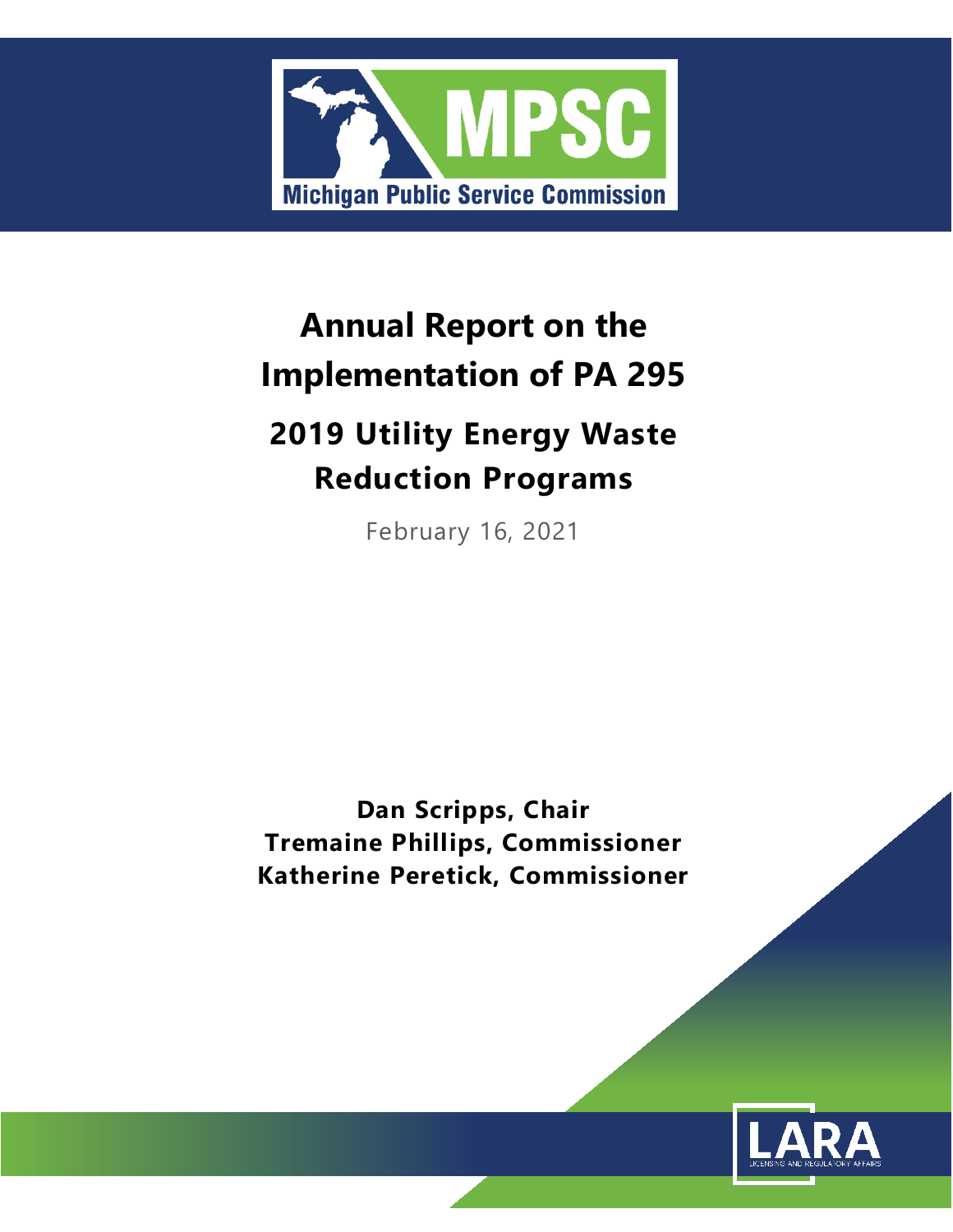## **Contents**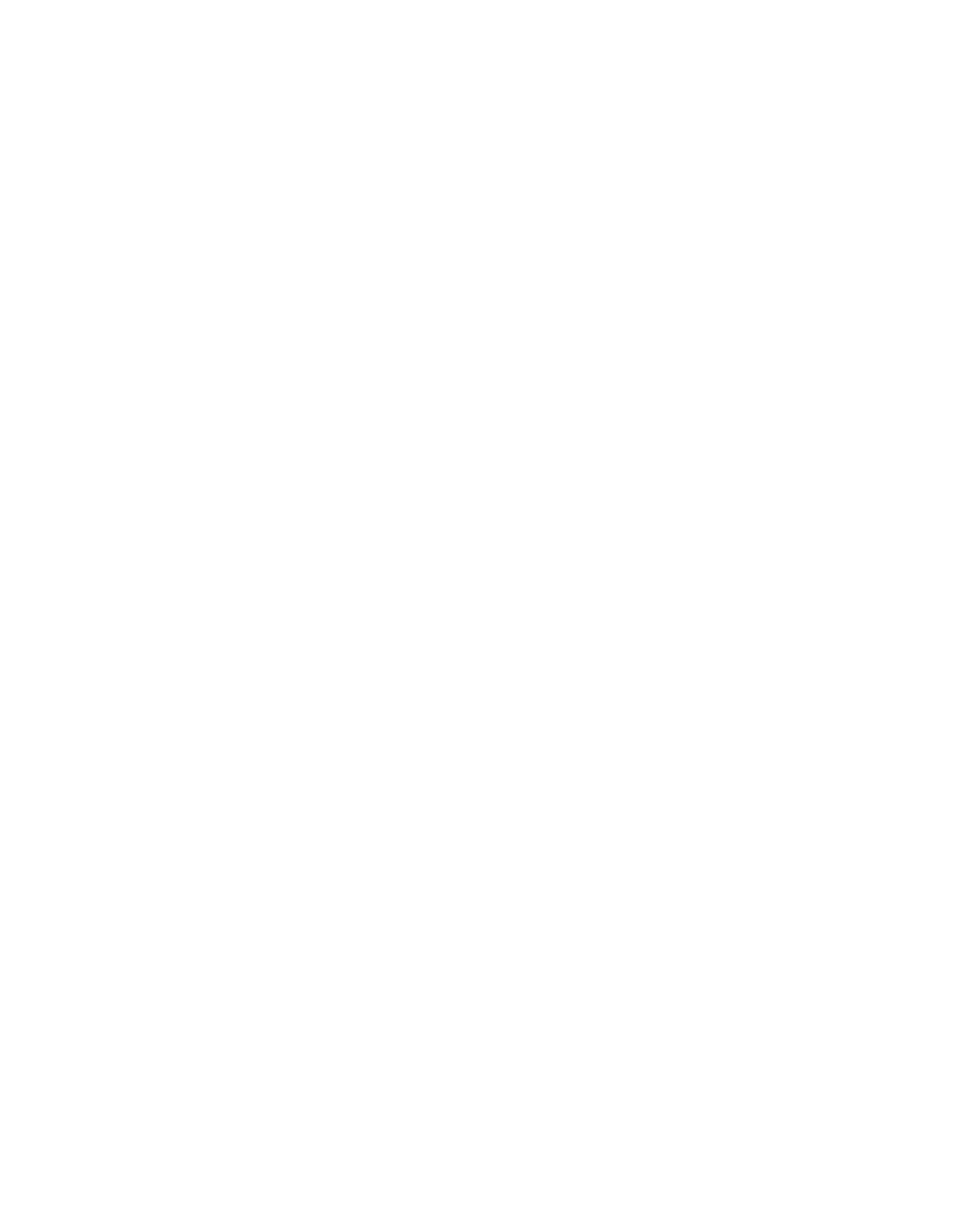## <span id="page-3-0"></span>**Executive Summary**

Michigan's Energy Waste Reduction (EWR) standard, created under Public Act 295 of 2008, as amended by Public Act 342 of 2016 (Act 295 or the Act), also known as *the clean and renewable energy and energy waste reduction act*, requires all natural gas and electric utility providers in the state to implement programs for their customers to reduce overall energy usage by specified targets, in order to reduce the future cost of service to utility customers. This report complies with Section 97 of the Act.

For 2019, the Commission approved 11 EWR annual reconciliation case filings. The Commission received 64 annual reports from investor-owned utilities, cooperatives and municipal utilities and the EWR staff found them to be compliant with the Act. Michigan utility providers have consistently reached their annual required EWR targets, and in most cases continue to exceed the statutory requirement. Providers met a combined average of 153 percent of their electric energy savings targets and 143 percent of their natural gas energy savings targets. EWR programs across the state accounted for electric savings totaling over 1.47 million MWh (megawatt hours) and natural gas savings totaling over 5.37 million Mcf (thousand cubic feet) for program year 2019.

PA 295 requires that all programs be cost effective by meeting the Utility System Resource Cost Test (USRCT). All programs offered during 2019 were cost effective and had a USRCT score of 1.00 or greater.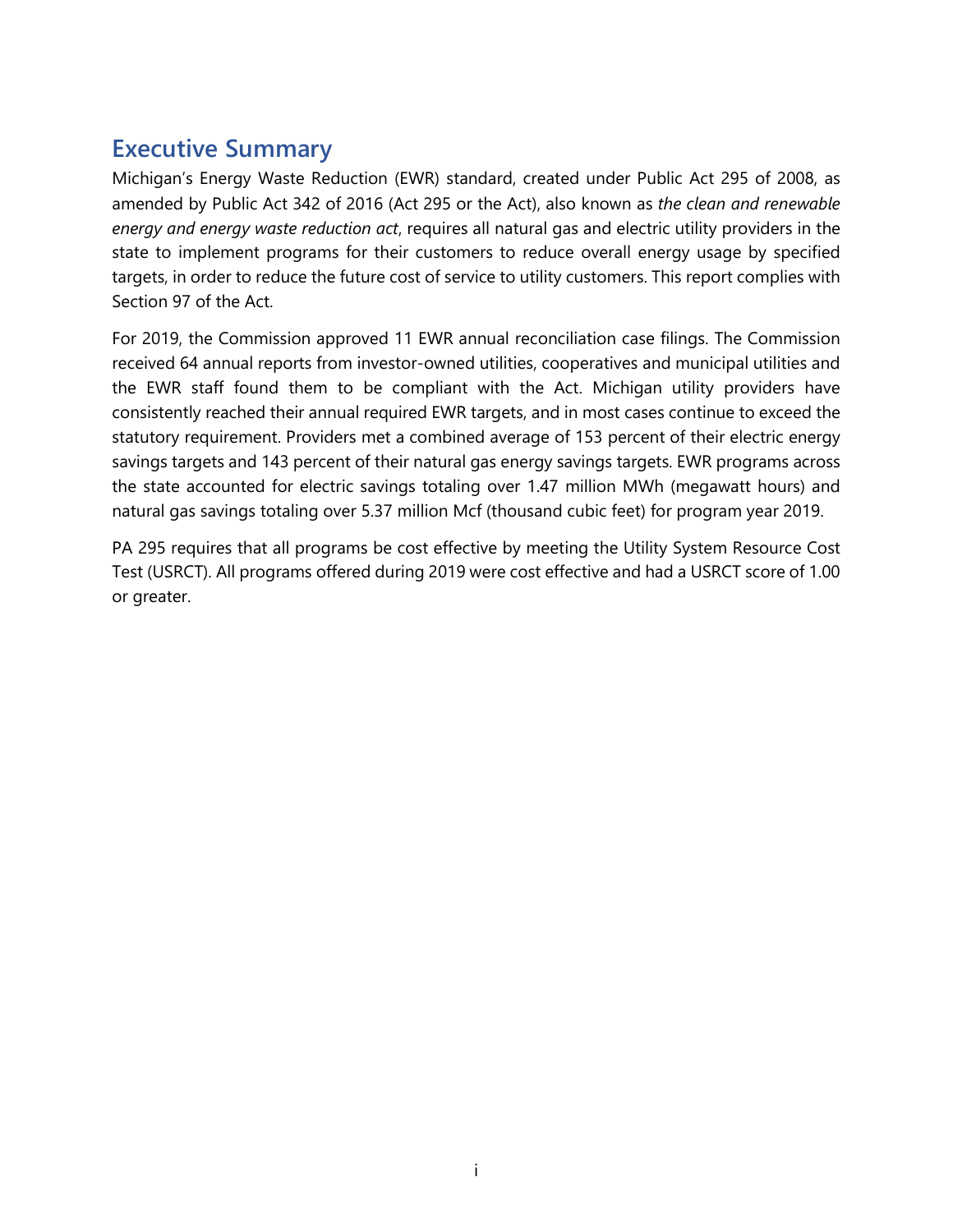## <span id="page-4-0"></span>**Introduction**

Section 97(4) of the Act requires that the Michigan Public Service Commission (MPSC or Commission) submit to the standing committees of the Senate and House of Representatives with primary responsibility for energy issues an annual report that evaluates and determines whether Subpart C of the Act has been cost-effective. The report may include any recommendations of the MPSC for energy waste reduction legislation.

In 2019, there were 6 natural gas investor-owned utilities (IOU), 8 electric investor-owned utility providers, 10 electric cooperatives, and 40 municipal electric utilities with approved plans, for a total of 64 natural gas and electric Energy Waste Reduction (EWR) Plans. For the 2019 program year, 54 of the 64 utilities in Michigan formally coordinated the design and implementation of their EWR programs through a collaborative process in order to reduce costs, create consistency, and improve understanding of program offerings. The remaining 10 utilities independently administered their own programs. To the extent feasible, the utility providers that independently administered their programs tried to align with the program design offered by the collaborated utility providers' programs to improve customer and contractor participation.

### <span id="page-4-1"></span>**Program Offerings**

All natural gas and electric utility customers in Michigan are able to participate in energy efficiency programs offered by their local utility. New programs and emerging technologies are continuously being introduced as pilot programs, which enable utilities to phase in the implementation of new technologies, expand existing programs, and offer new features. In general, individual programs are divided into two broad categories: residential and commercial/industrial. Residential programs consist of six major categories: lighting; heating, ventilating and air conditioning (HVAC); weatherization; energy education; appliance recycling; and pilot programs. Commercial/Industrial offerings include prescriptive and custom programs. Prescriptive programs provide rebates for specific equipment replacement such as lighting, boilers, pumps, and compressors. Custom programs generally provide a rebate per kWh of electricity savings or per Mcf of natural gas savings for a comprehensive system or industrial process improvement.

## <span id="page-4-2"></span>**Energy Savings Targets**

Section 77 of PA 342 provides annual energy savings targets for electric and natural gas utilities. The minimum savings targets are based upon a percentage of previous calendar-year retail sales for each utility. Utility providers successfully complied with the energy savings targets laid out in the Act. EWR programs across the state accounted for annual electric savings totaling 1.47 million MWh, and natural gas savings totaling 5.37 million Mcf. Energy waste reduction expenditures of \$347 million equate to a lifetime savings benefit of \$1.180 billion for electric and gas customers. In 2019, electric EWR programs and measures had an average measure life of 13.97 years, equating to a realized lifetime savings of 20,438,906 MWh for those programs and measures. The average measure life of gas programs and measures was 14.52 years. This equates to 77,900,684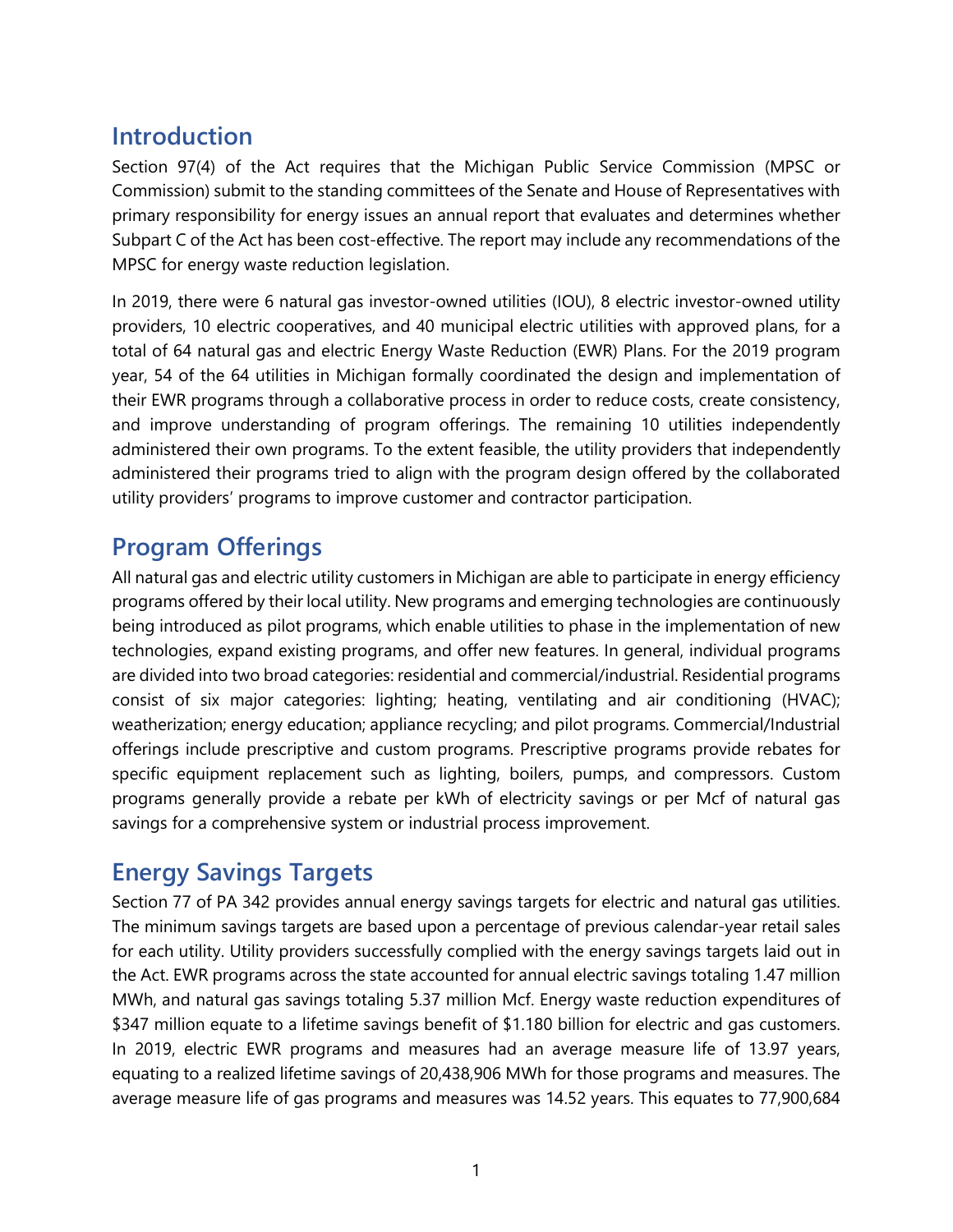Mcf savings over the life of those programs and measures. *Figure 1* below depicts the electric and gas savings target versus the achievements for the past three years.

These energy savings targets continue for investor-owned utilities whose rates are regulated by the Commission and are complemented by the requirement under Act 341 of 2016 that EWR be included in utility integrated resource planning and the incentives included in PA 342 of 2016 for EWR performance above the statutory minimum. These energy savings targets will not apply to municipal and cooperative electric utilities after December 31, 2021. Absent such a requirement, it is unclear whether the customers of these utilities will continue to see the many benefits EWR programs can provide.



## **Figure 1 Electric and Gas Targets vs. Actual Savings Achieved**

## <span id="page-5-0"></span>**EWR Surcharges and Program Funding**

The Act requires utilities to specify necessary funding levels for the activities being proposed. Commission-regulated utility providers can recover their EWR program expenditures through a customer surcharge approved by the Commission. Surcharges approved by the Commission are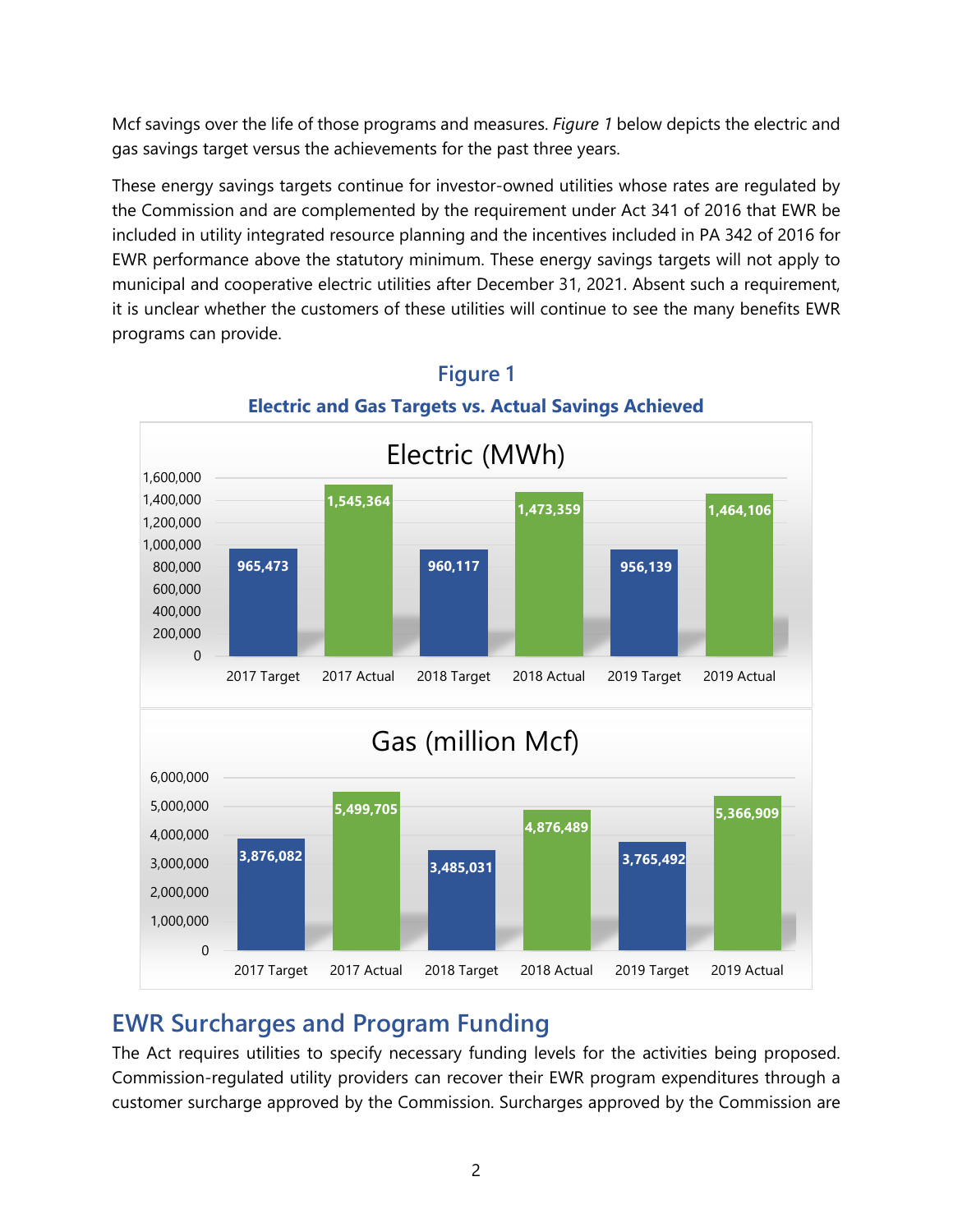assessed on either an energy usage basis or a per meter basis. Residential customers are charged based on their energy usage. The average electrical residential customer pays around \$2 per month for the EWR surcharge. Generally, a commercial and industrial electric or a natural gas customer's EWR surcharge is based on a per meter charge. *Figure 2* depicts the actual expenditures for the past three years by utility provider type.

#### **Figure 2**

| --                              |                            |               |               |
|---------------------------------|----------------------------|---------------|---------------|
| <b>Utilities</b>                | <b>Annual Expenditures</b> |               |               |
|                                 | 2017                       | 2018          | 2019          |
| <b>Electric Companies</b>       |                            |               |               |
| Electric IOU's                  | \$202,597,489              | \$217,647,289 | \$233,567,233 |
| <b>Electric Cooperatives</b>    | \$7,100,348                | \$9,140,151   | \$7,867,637   |
| <b>Electric Municipalities</b>  | \$10,748,347               | \$9,868,295   | \$9,242,472   |
| <b>Total Statewide Electric</b> | \$220,446,184              | \$236,655,735 | \$250,677,342 |
| <b>Gas Companies</b>            |                            |               |               |
| <b>Total Statewide Gas</b>      | \$88,114,977               | \$96,176,172  | \$95,956,353  |
| <b>Total Gas and Electric</b>   | \$308,561,161              | \$332,831,907 | \$346,633,695 |

#### **Energy Waste Reduction Program Funding**

#### <span id="page-6-0"></span>**Program Benefits**

In 2019, aggregate EWR program expenditures of \$347 million by all the natural gas and electric utilities in the state were estimated to result in lifecycle savings to customers of \$1.180 billion. For every dollar spent on EWR programs in 2019, customers should realize benefits of \$3.30. Data provided to the Commission in EWR provider annual reports indicated that EWR resources were obtained at a cost of \$16.61*/*MWh, which is significantly less expensive than supply side options such as new natural gas combined cycle generation of around  $$42.80/MWh.<sup>1</sup>$  $$42.80/MWh.<sup>1</sup>$  $$42.80/MWh.<sup>1</sup>$ 

The benefits of the EWR program will flow to customers over the lifespan of the efficiency measures implemented during the year. The direct benefits are reduced utility costs, which would otherwise be recovered in utility rates. These savings are the avoided costs to utilities and are calculated based on the energy savings identified for individual energy efficiency measures as reflected in the Michigan Energy Measures Database. The cumulative reduction in customer demand for electricity is expected to result in the reduction in the need to build new electric generation plants. Since the passage of the Act in 2008, the use of coal in the state has been reduced greatly through power plant closures. EWR helps to fill the gap in meeting customer needs. According to the goal described in the Act, not less than 35% of this state's electric needs

<span id="page-6-1"></span>*<sup>1</sup>Source: [U.S. Energy Information Administration Annual Energy Outlook 2020](http://www.eia.gov/forecasts/aeo/pdf/electricity_generation.pdf)*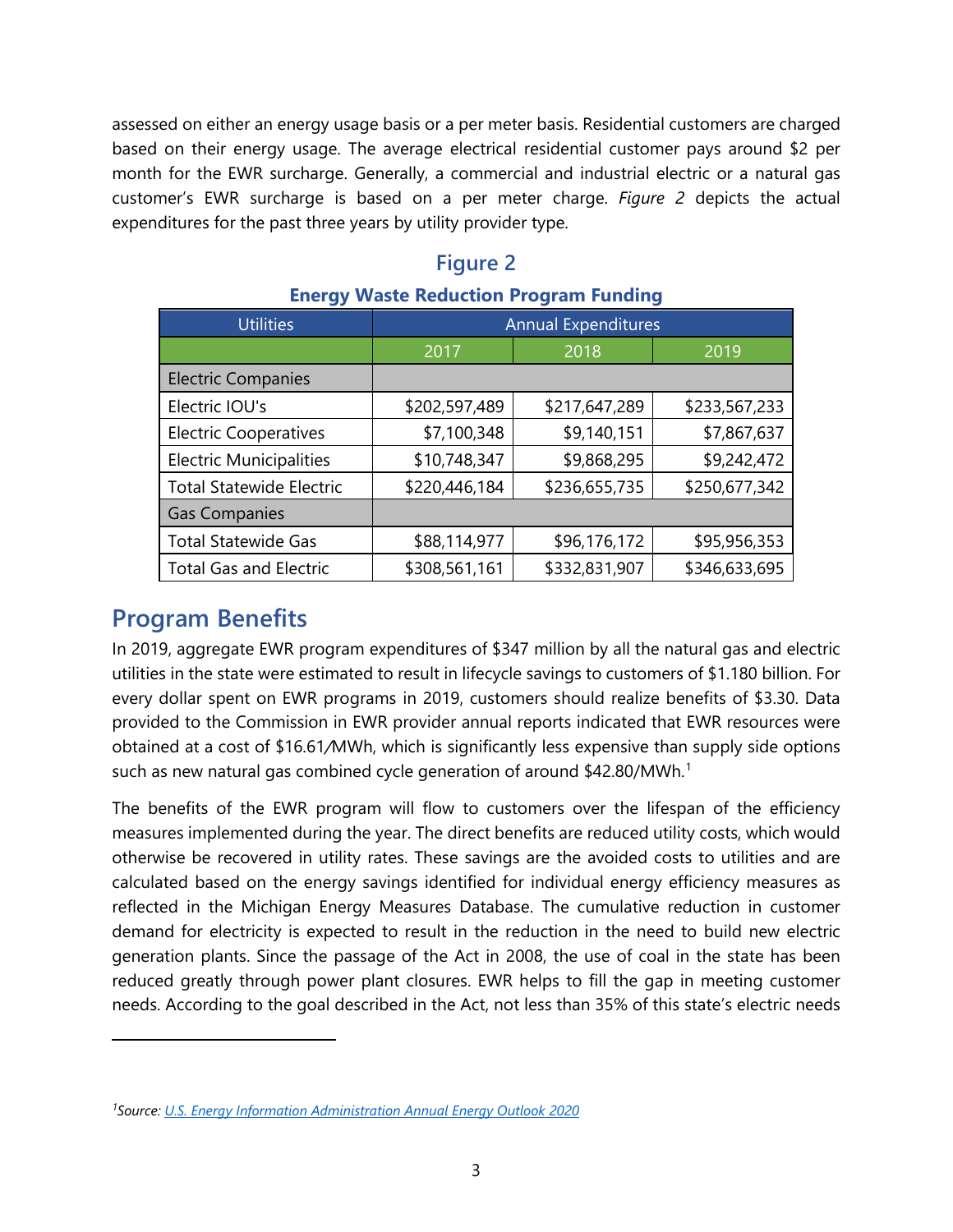should be met through a combination of energy waste reduction and renewable energy by [2](#page-7-1)025.<sup>2</sup> The charts in *Figure 3* show that the state is well on its way to achieving that goal.



#### **Figure 3 Michigan's Electric Resource Mix - 2019 vs. Projected 2025**

Includes the full generating output of the Cook nuclear units. Changes in the calculation assumptions led to a slight decrease in 2025's projections compared to last year's projection. \*Demand Response is not included in the EWR percentage.

There are other benefits of electric EWR programs besides delaying or eliminating the need for building new generation; they also reduce emissions of environmental pollutants from existing generation. Both the electric and natural gas EWR programs also result in hundreds of millions of dollars in fuel cost savings that would have otherwise been spent in order to import energy into Michigan. EWR programs also increase demand for equipment and installations from local businesses. In addition, the benefits flowing to Michigan utility customers via the EWR program should help reduce utility uncollectible expenses and lower operating costs for Michigan businesses and institutions. Other non-energy benefits for Michigan residents are improvements in health and safety, and increased comfort in their homes and businesses.

#### <span id="page-7-0"></span>**Cost Effectiveness**

There are many ways to calculate the cost effectiveness of utility energy efficiency programs. Simply stated, the overall benefits should outweigh the overall costs. The Act requires providers to meet the Utility System Resource Cost Test (USRCT or UCT). Utilities assess the cost effectiveness of their programs during the plan development stages. The UCT score compares the program administrator costs to supply-side resource costs. It ensures the benefits outweigh the

<span id="page-7-1"></span><sup>2</sup> *Source: [PA 295 as amended by PA 342](http://www.legislature.mi.gov/documents/2015-2016/publicact/pdf/2016-PA-0342.pdf)*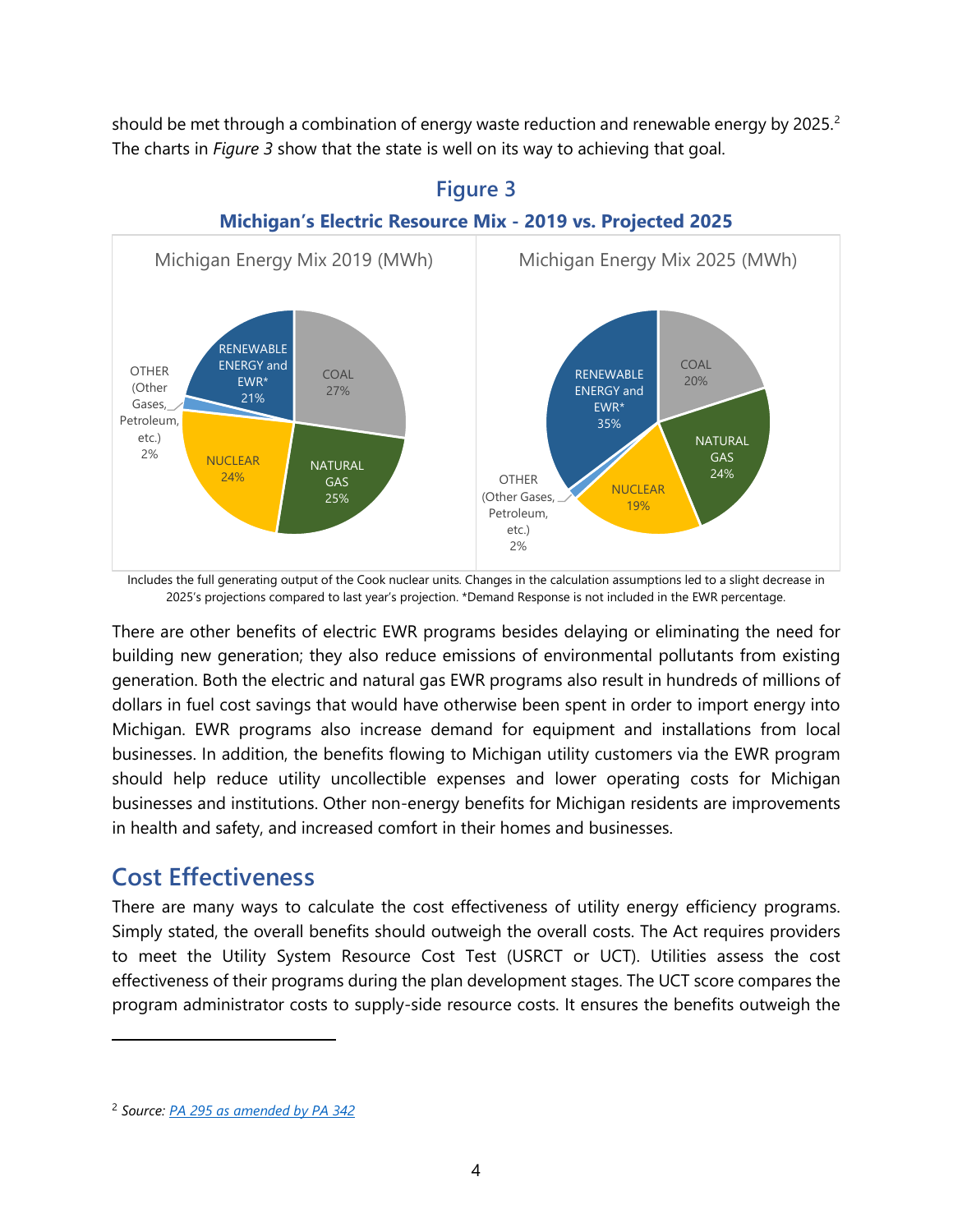energy and capacity related avoided costs, the program overhead costs, and the incentives paid to the customer by the utility. A score of 1.0 or greater in this test (benefits are equal to or greater than the costs) indicates a cost-effective program.

Section 97 of the Act requires the Commission to evaluate and determine whether the energy waste reduction programs were cost-effective on an overall portfolio level. The electric utility providers programs collectively had an average UCT score of 3.50, while the gas utility providers programs averaged a score of 3.30.

### <span id="page-8-0"></span>**State Administrator: Efficiency United**

The Act created an option for electric and natural gas providers to offer energy waste reduction services collectively through a program administrator. Section 91(6) requires the administrator to be a 'qualified nonprofit organization' selected by the MPSC through a competitive bid process. To fund the program the administrator is paid directly by the participating providers using funds collected from customers.

Michigan Community Action (MCA) is under contract as the State Administrator and its team of contractors operate under the brand name of Efficiency United (EU). This contract runs through December 31, 2021. Services and offerings are similar to, and coordinated with, those of other providers around the State. The EU program has successfully been able to provide programs and achieve savings targets equivalent to those implemented by independent utility providers.

## <span id="page-8-1"></span>**Programs for Low Income Customers**

The Act speaks to the importance of EWR program offerings for low income residential customers. All customer classes must contribute proportionally to low income program costs based on their allocation of the utility's total EWR budget. Low income EWR programs are excluded from the requirement to meet the UCT or cost-benefit test. In 2019, \$37,835,679 was spent on programs for income qualified customers. Michigan customers at or below 200% of the federal poverty level qualify for these programs. Implementation of these programs generate different challenges. The uniqueness of homes and multi-family housing, along with the funding necessary to achieve savings for these customers, requires the utilities to continually assess and redesign the program offerings, including working collaboratively with diverse low income stakeholder organizations.

#### <span id="page-8-2"></span>**Energy Waste Reduction Low Income Workgroup**

In 2017, the Energy Waste Reduction section began exploring the creation of an EWR Low Income Workgroup with the idea of bringing together EWR staff with other state agencies, utilities, and stakeholder groups to better address low income specific energy waste reduction approaches and create new innovative initiatives that can reduce the cost of the energy burden on Michigan's low income customers and communities.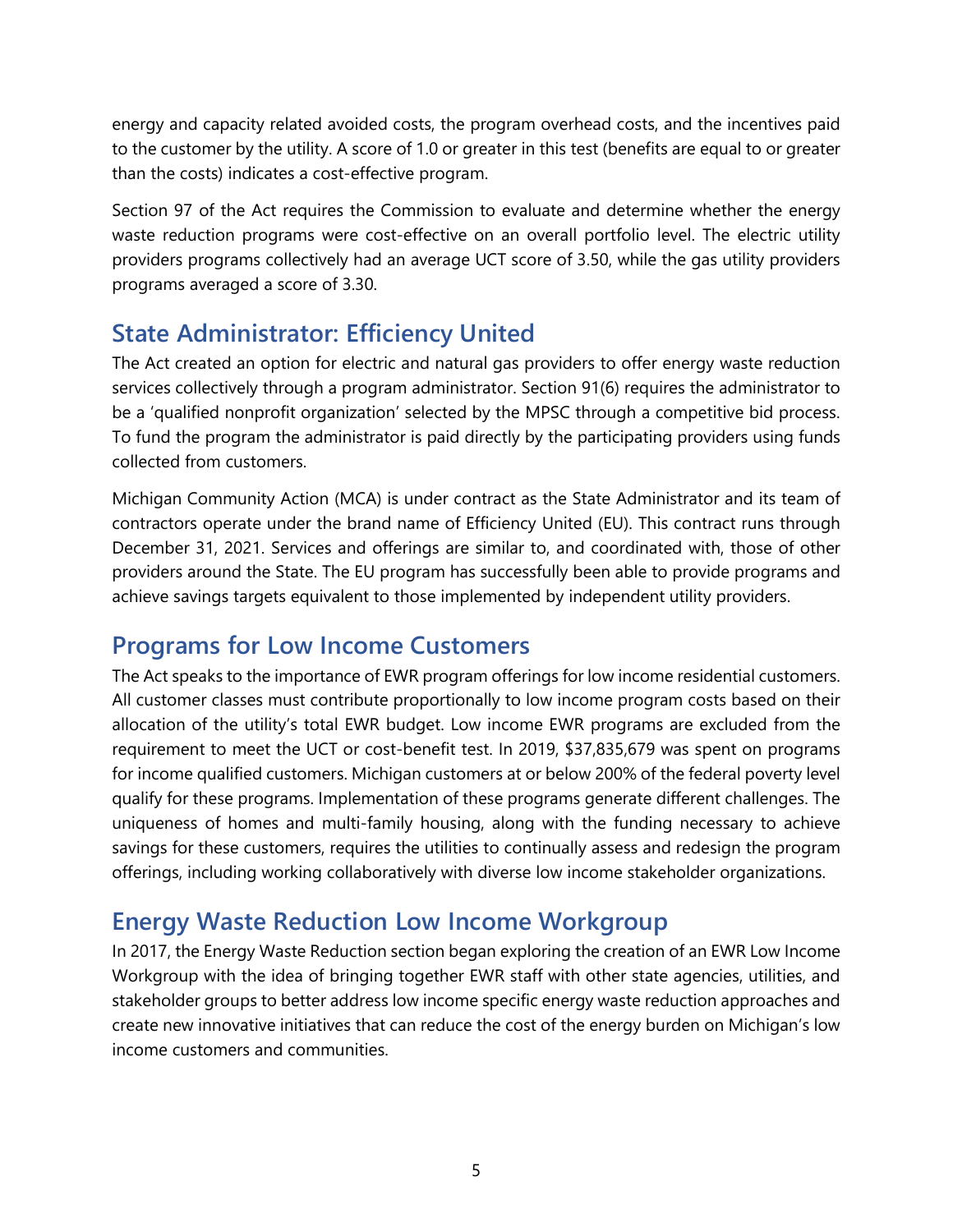The EWR Low Income Workgroup began in April of 2018. It is a stakeholder driven collaborative with the aim of combining energy efficiency with weatherization, housing, health, and environmental and economic expertise to have more meaningful and longer lasting impact on the State's most vulnerable citizens than would be possible when working independently.

There are currently over 140 distinct organizations that are represented in the workgroup, a significant increase over last year. All of Michigan's regulated utilities participate, as do numerous municipal and cooperative utilities. Also active in the workgroup are many of Michigan's state agencies including several separate divisions of the Michigan Department of Health and Human Services, the Michigan State Housing Development Authority (MSHDA), and the Michigan Department of Environment, Great Lakes and Energy.

In order to develop a more 'deliverable' oriented environment, the stakeholders of the EWR Low Income Workgroup have identified several areas from which they established subcommittees focused on specific topics. These topic areas include identifying solutions for low income multifamily housing, coordinating EWR and weatherization programs, improving community outreach and engagement, and addressing health and safety issues inherent in low income housing stock.

Details about the work of the EWR Low Income Workgroup, low income collaborative projects, and stakeholder information can be found on the [EWR Low Income Workgroup webpage.](https://www.michigan.gov/mpsc/0,9535,7-395-93307_93312_93320_94834-484084--,00.html)

#### <span id="page-9-0"></span>**Self-Directed EWR Program**

Under Section 93 of the Act, large electric customers that meet certain eligibility requirements may create and implement their own customized EWR plan consistent with the provisions of the Act, and thus be exempt from paying an EWR surcharge except for a portion to support the costs of income qualified programs. Electric customer eligibility to participate in the self-directed EWR plans is determined by the customer's annual peak demand. The Act allows customers with at least 1 MW aggregated annual peak demand in the preceding year within a service provider's territory to participate. The number of customers enrolled to self-direct their own EWR program has continued to drop, with 11 customers self-directing in 2019 (as shown in *Figure 4).* Energy savings for these self-directed large commercial and industrial customers are reported to their utility provider and the utility provider includes these savings in their annual savings achievements*.*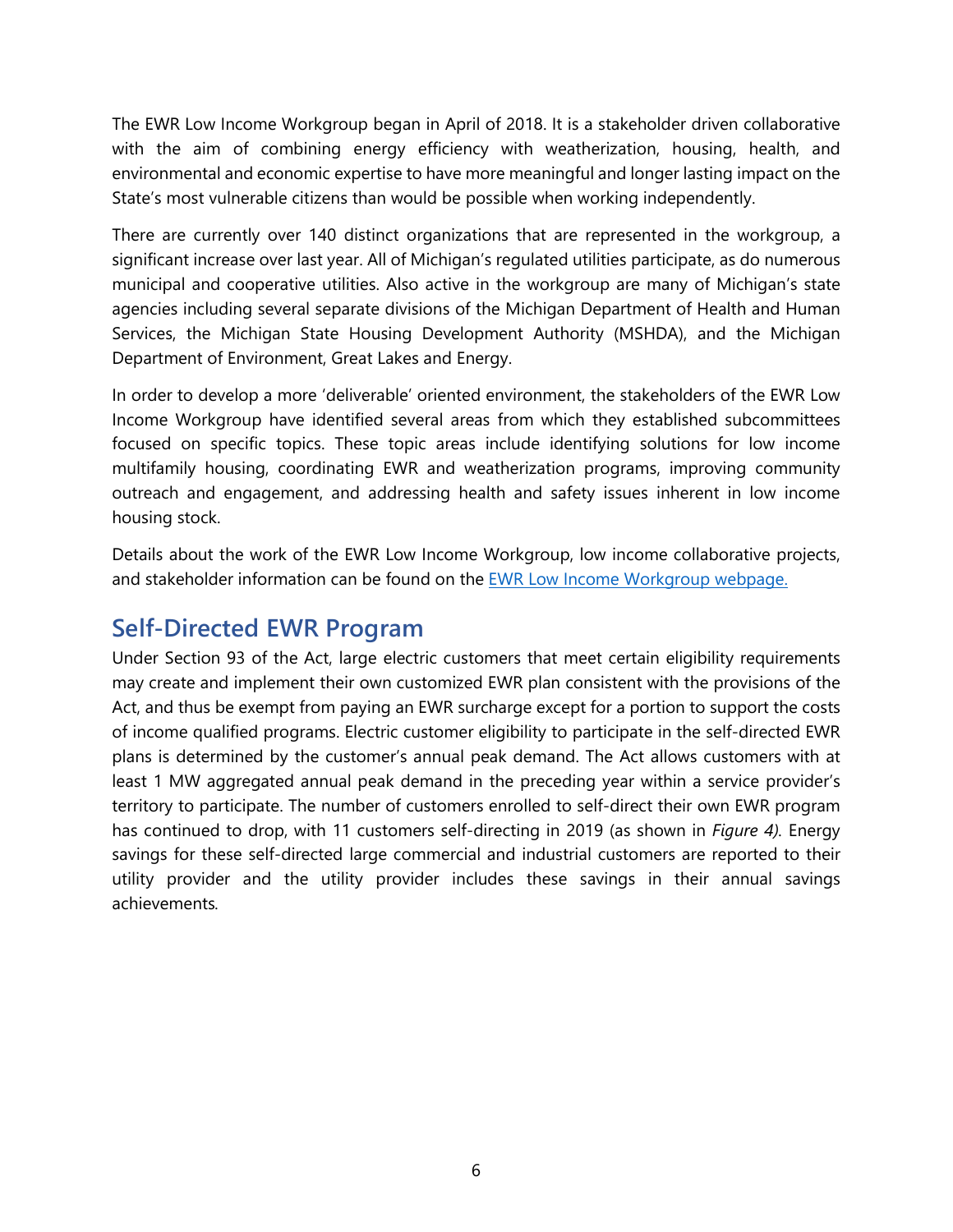#### **Figure 4**

| <b>Provider</b>          | <b>Peak Year</b><br>2010 | <b>Previous</b><br><b>Year 2018</b> | <b>Current Year</b><br>2019 |
|--------------------------|--------------------------|-------------------------------------|-----------------------------|
| <b>DTE Electric</b>      | 26                       |                                     |                             |
| <b>Consumers Energy</b>  | 30                       |                                     |                             |
| <b>Efficiency United</b> |                          |                                     |                             |
| <b>Cooperatives</b>      |                          |                                     |                             |
| <b>Municipals</b>        |                          |                                     |                             |
| <b>TOTAL</b>             |                          |                                     |                             |

#### **Number of Self-Directed Large Commercial and Industrial Customers**

#### <span id="page-10-0"></span>**MPSC Energy Waste Reduction Collaborative**

In Case Numbers U-15805 and U-15806, the Commission directed the MPSC Staff to establish a statewide energy waste reduction collaborative which requires the participation of all natural gas and electric providers and allows the opportunity for a variety of additional stakeholders to participate. A key goal of the collaborative is to reduce the extent and cost of the formal contested hearing process through stakeholder consensus and industry peer review of standards and procedures. The collaborative identifies recommendations for improving EWR plans for all providers, offers program evaluation and support, and develops any necessary redesign improvements to energy efficiency programs. Select members of this group meet to serve as the Michigan Energy Measures Database Technical Subcommittee.

## <span id="page-10-1"></span>**Michigan Energy Measures Database**

Measurement and verification are essential tools in improving Energy Waste Reduction programming. In 2009, Michigan began with a foundation database of projected energy savings that was derived from other states' experiences. By incorporating data derived from Michigan weather stations, program implementation, and specialized evaluation studies, the database evolved into the Michigan Energy Measures Database (MEMD).

The objective of the MEMD is to provide users with accurate information on energy savings associated with technologies or measures that could be used in energy efficiency programs. The MEMD is also used to prioritize the allocation of funding toward these possible measures. For this critical function, it is important to utilize Michigan-specific data in the MEMD. Thus, under the direction of Commission Staff, stakeholders are participating in monthly collaborative meetings developing recommendations to update this database. The collaborative has developed an annual process for selecting the highest priority measures to update with Michigan specific data. For the selected measures, field studies are undertaken in customer homes and businesses using data collection equipment, such as light loggers and sub-metering, and engineering analysis to obtain reliable measurement of the actual energy consumption.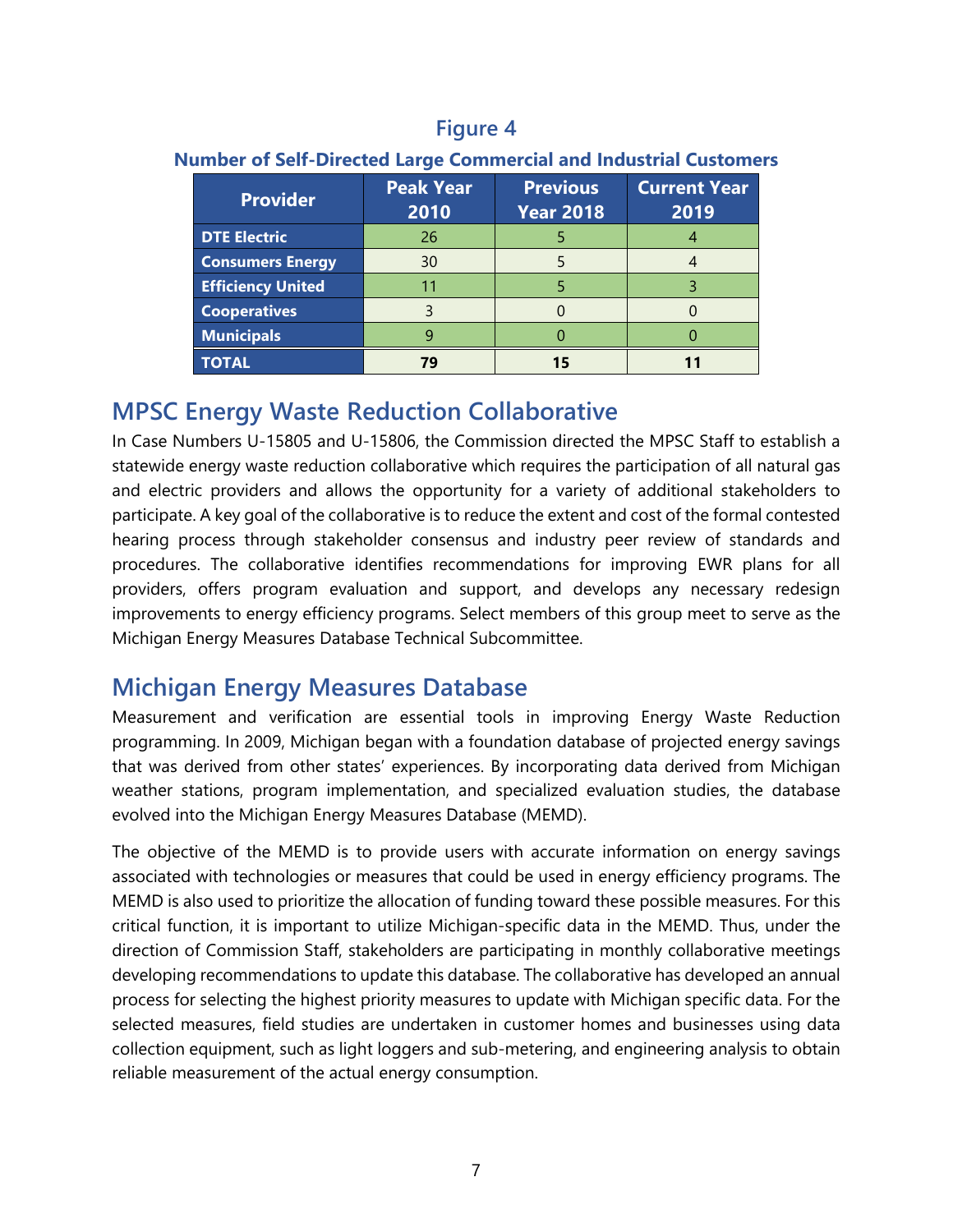## <span id="page-11-0"></span>**EWR Credit Tracking System**

Section 87 of the Act states, "(T)he commission shall establish an energy waste reduction credit certification and tracking program. The certification and tracking program may be contracted to and performed by a third party through a system of competitive bidding." Because there was already an established program for tracking renewable energy credits through the Michigan Renewable Energy Credit System or MIRECS, a credit tracking program established and contracted with APX, implementing a tracking program for EWR credits was efficiently and effectively implemented by the end of 2019. All regulated electric and natural gas utility providers have been able to input their credits earned and utilized to meet compliance into the system since 2017. This system now provides for a more formal process to track EWR credits earned, utilized, and, if a balance exists, carried-forward to be used if needed to meet  $1/3<sup>rd</sup>$  of the subsequent year's compliance as allowed by the Act.

#### <span id="page-11-1"></span>**Revenue Decoupling**

PA 295 authorizes the Commission to establish a revenue decoupling mechanism (RDM) upon request by those natural gas utilities that have implemented an Energy Waste Reduction program. The Commission may authorize an alternative mechanism that it deems to be in the public interest. Through the contested case process, a utility company can request a RDM to help recover lost sales from required programs or services that reduce that company's overall revenue.

In 2016, PA 341 gave authorization to the Commission to approve an appropriate RDM, for an electric utility with less than 200,000 customers in this state, that adjusts for decreases in actual sales compared to the projected levels used in that utility's most recent rate case. Those incremental decreases in actual sales must stem from implemented energy waste reduction programs and measures.

#### <span id="page-11-2"></span>**Financial Incentive Mechanism**

Section 75 of PA 342 allows Commission-regulated utilities to request a financial incentive payment for exceeding the energy savings targets each plan year. There are currently six utilities that have requested and received approval for a financial incentive mechanism. The Act allows for an incentive of up to 20 percent of program spending for exceeding the statutory requirements. Each utility must first exceed the required savings level plus meet a set of utility specific program metrics to receive their award. An example of a program metric is meeting a required level of lifetime savings, which requires the utilities to focus on measures that have longer lives for their customers, such as high-efficiency furnaces, air sealing, and insulation. Other metrics involve greater low income savings targets or spend, and multi-family home initiatives. The development of the incentive metrics takes place in the Company's biennial plan filing and serves to improve the measures and program offerings for the customers. Offering energy efficiency incentives to utility companies puts energy efficiency on par with supply-side investments. Michigan's utilities strive to achieve the maximum incentive allowed under the Act and their customers reap the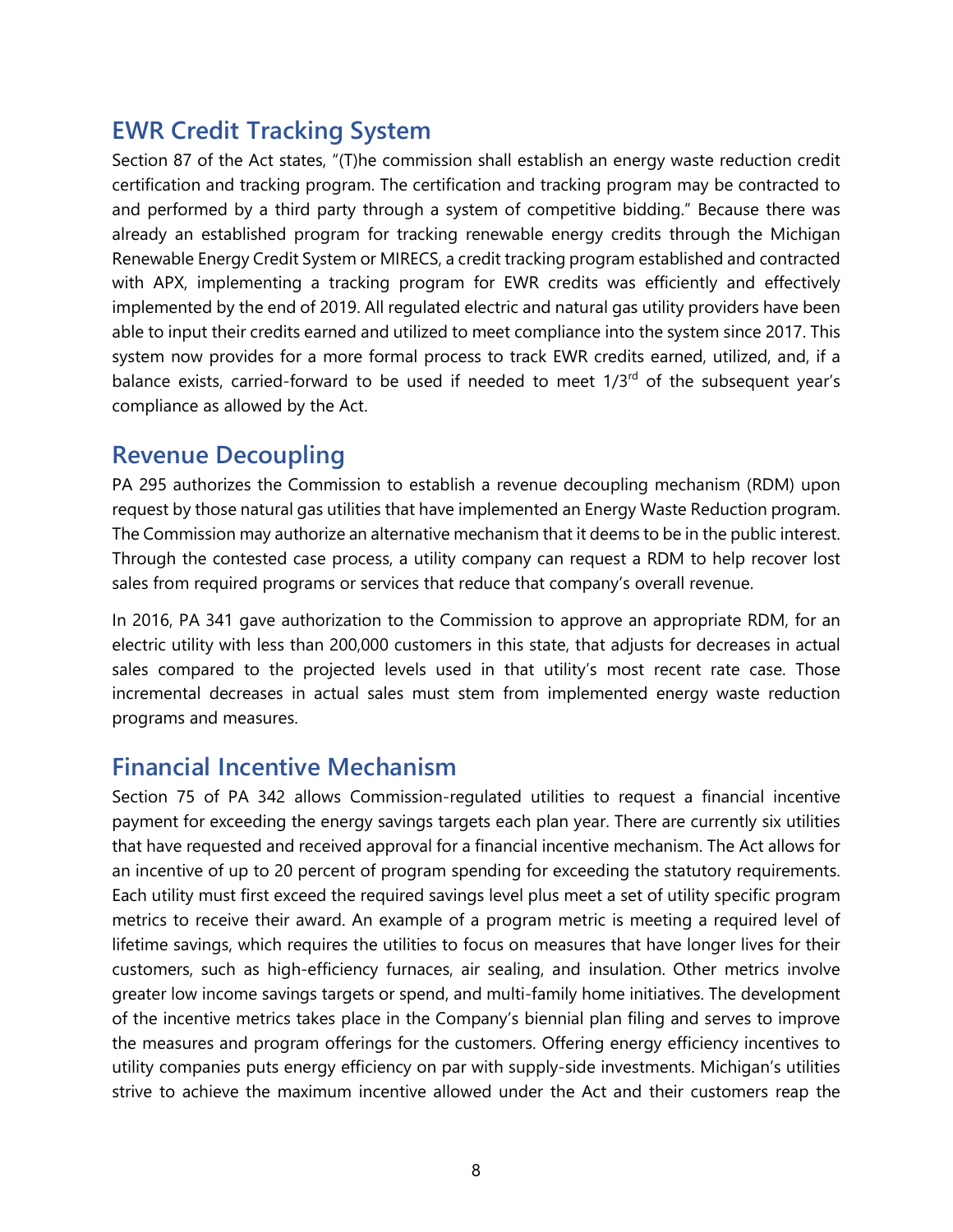benefits with more robust program offerings and increased spending on low income programming. The performance incentive has proven to be a driver in the success of Michigan's EWR programs since 2009 and encourages utility management support for these programs.

## <span id="page-12-0"></span>**On Bill Financing (OBF)**

In 2016, PA 295 was amended to allow utilities with rates regulated by the Commission to establish residential "on-bill financing" programs. These programs will allow a customer to pay back the cost of energy efficiency improvements over time on their utility bill. In December 2018, the Commission finalized the formal rulemaking process to amend the Commission's Consumer Standards and Billing Practices for Electric and Natural Gas Service to include on-bill financing provisions (MPSC Case No. U-20152). To date, no investor-owned utility offers an onbill financing program. In addition, PA 408 of 2014 authorized municipalities served by a municipal electric utility to offer on-bill financing programs. A number of Michigan municipal electric utilities, including the Holland Board of Public Works and Traverse City Light & Power, have partnered with Michigan Saves, a non-profit green bank, in establishing these programs.

## <span id="page-12-1"></span>**Conclusion**

Energy Waste Reduction programs have seen many successes due to continued efforts by utilities and their EWR contractors and implementation allies. The 2019 program year was no exception, with utilities meeting or exceeding energy savings targets. The amendment of PA 295 in 2016 supports and acknowledges that utility EWR programs provide value to Michigan residents and businesses.

The work of the EWR Workgroups and Collaboratives and the ongoing pilots and evaluation activities provide strong support for the evolution of the EWR programs and the ability to continue to achieve the statutory requirements in a cost-effective manner. The EWR programs continue to attract a wide range of customers from low income residential to large scale commercial and industrial businesses. Increasingly, large customers are relying on the utility programs instead of operating their own self-direct program.

There are broad benefits of the EWR programs. The cost of reducing energy waste is much lower than procuring other energy resources. Customers who participate in the program directly benefit by seeing reduced energy use and lower bills. Other benefits, such as reduced emissions and fuel cost savings, provide value to all Michigan customers. The EWR programs have led to significant job creation in Michigan by companies that implement the programs for utilities, and energy efficiency contractors that install improvements for customers. The EWR programs have also prompted the increased availability of higher efficiency equipment for homes and businesses. EWR can also increase the comfort, health, and safety of homes and businesses, and helps energy providers reliably meet the energy needs of their customers.

The Commission continues to explore ways to improve the savings and increased benefits of the programs for large and small utilities, while adapting the scope of the programs to meet the